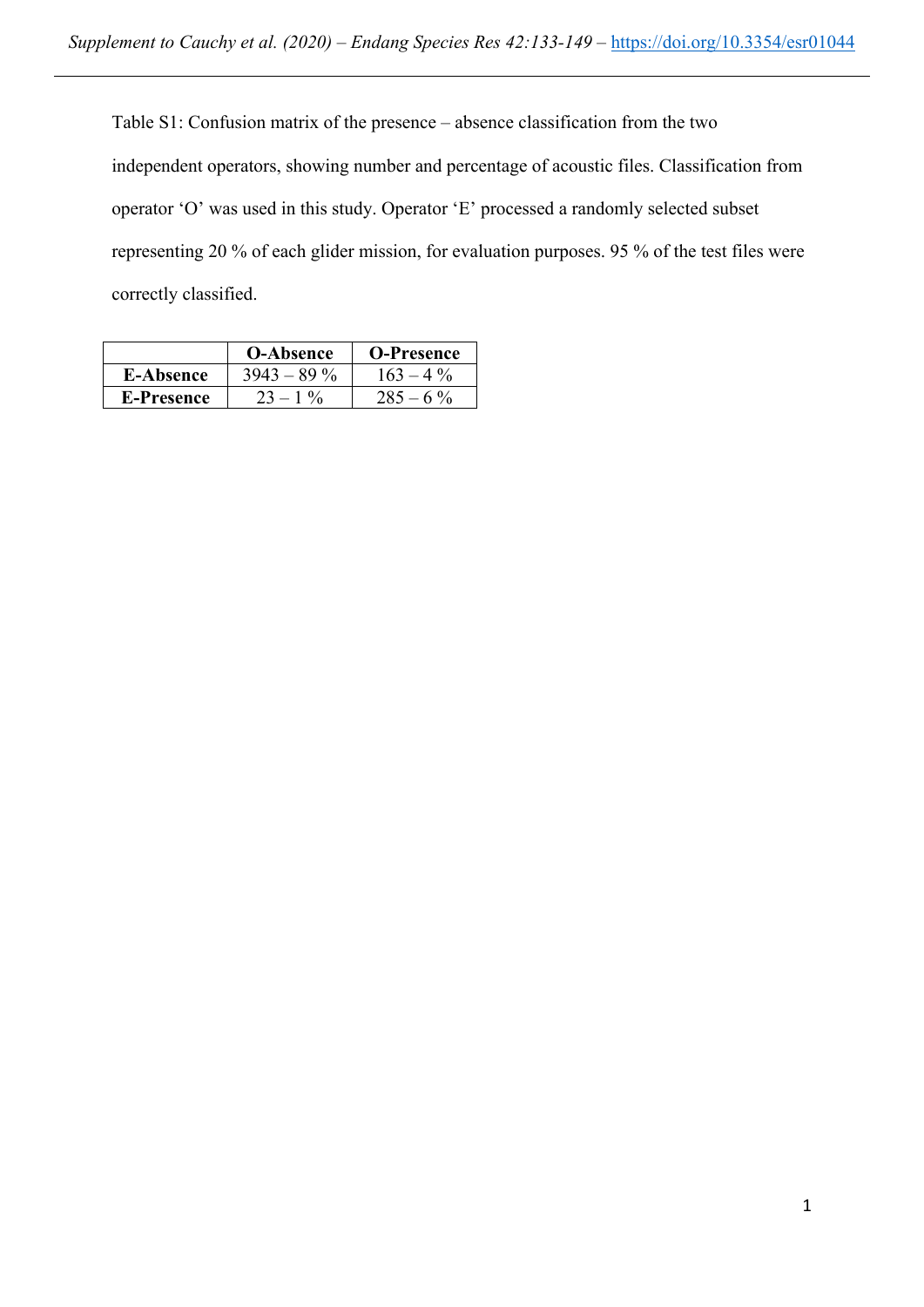

Figure S1: (a) Acousonde pre-amp filter gain as a function of frequency. Data from (Burgess, 2010). (b) WISPR pre-amp filter gain as a function of frequency, approximately equal to the inverse of typical deep-water ambient noise. Data from http://embeddedocean.com/wpcontent/uploads/2015/03/EOS\_HM1\_users\_guide.pdf (Accessed 26/11/2019).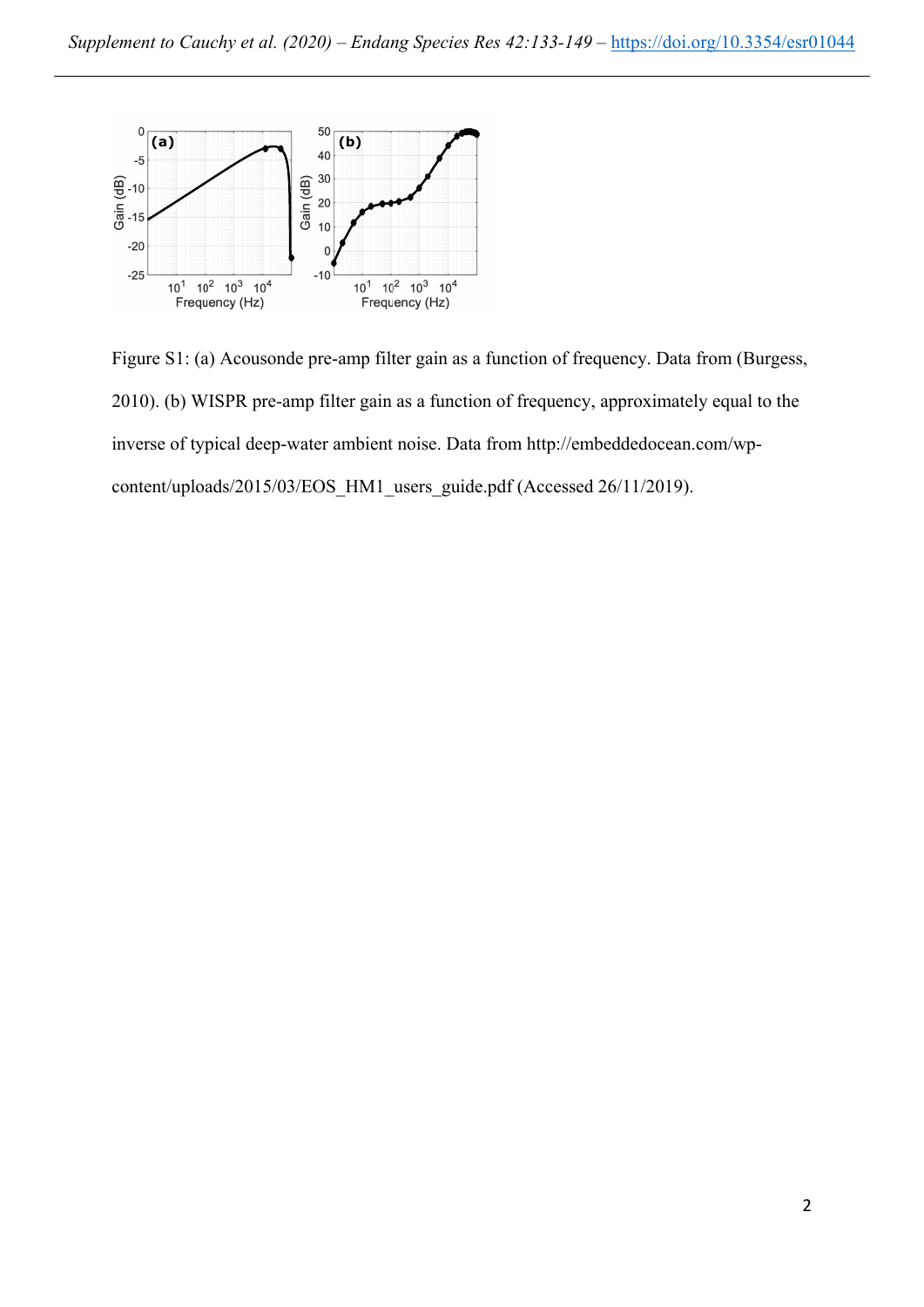

Figure S2: Sperm whale presence modelled as a smooth function of distance to the slope in (a) the Gulf of Lion ( $p = 0.18$ ), (b) the Ligurian Sea ( $p = 0.35$ ) and (c) the Sea of Sardinia (p  $= 2.9 \times 10^{-6}$ ). Shaded areas represent 95 % confidence intervals.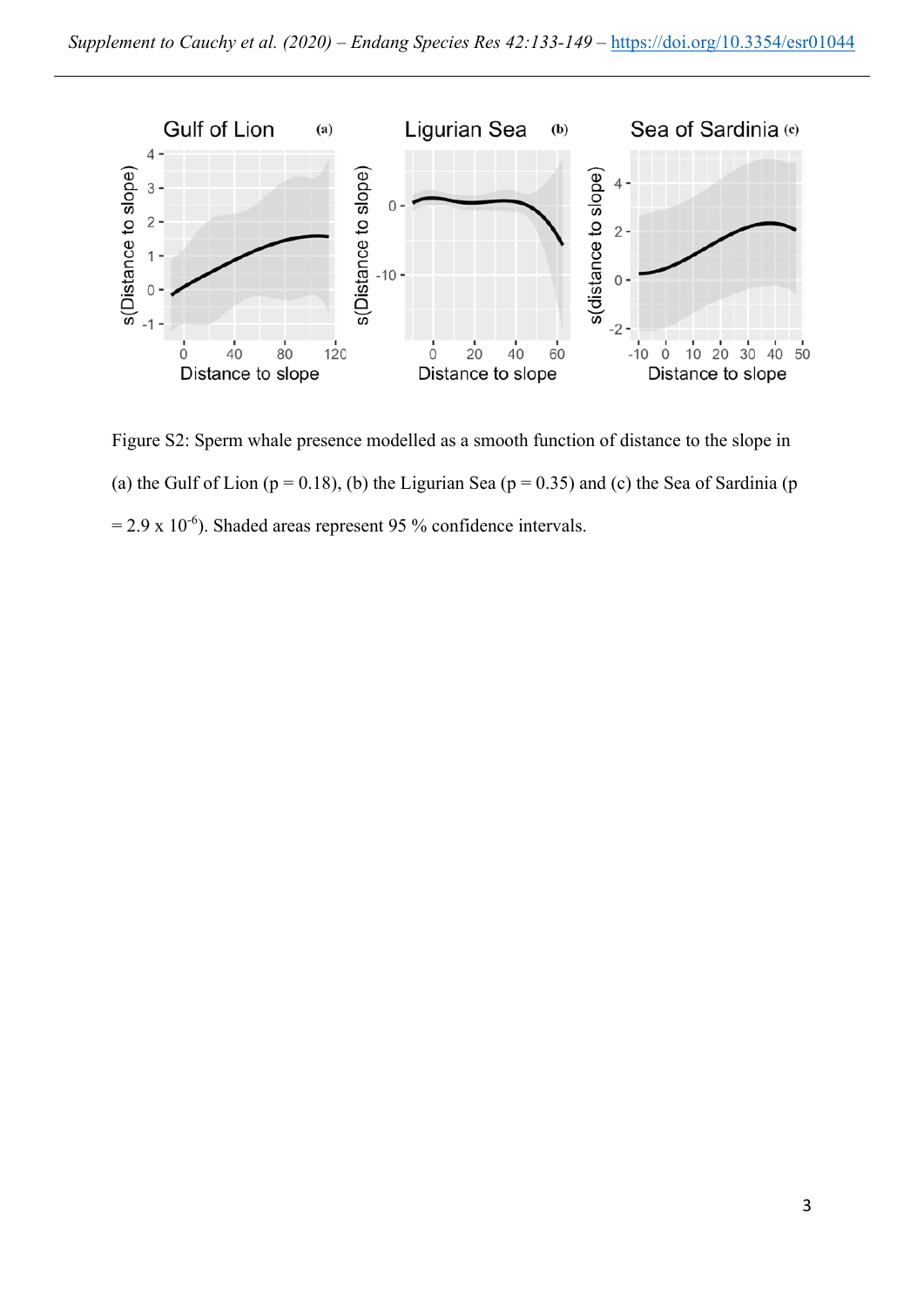

Figure S3: Sperm whale presence modelled as a smooth function of local time of day in (a) the Gulf of Lion ( $p = 6.9 \times 10^{-7}$ ), (b) the Ligurian Sea ( $p = 0.22$ ) and (c) the Sea of Sardinia (p = 0.89). Shaded areas represent 95 % confidence intervals.